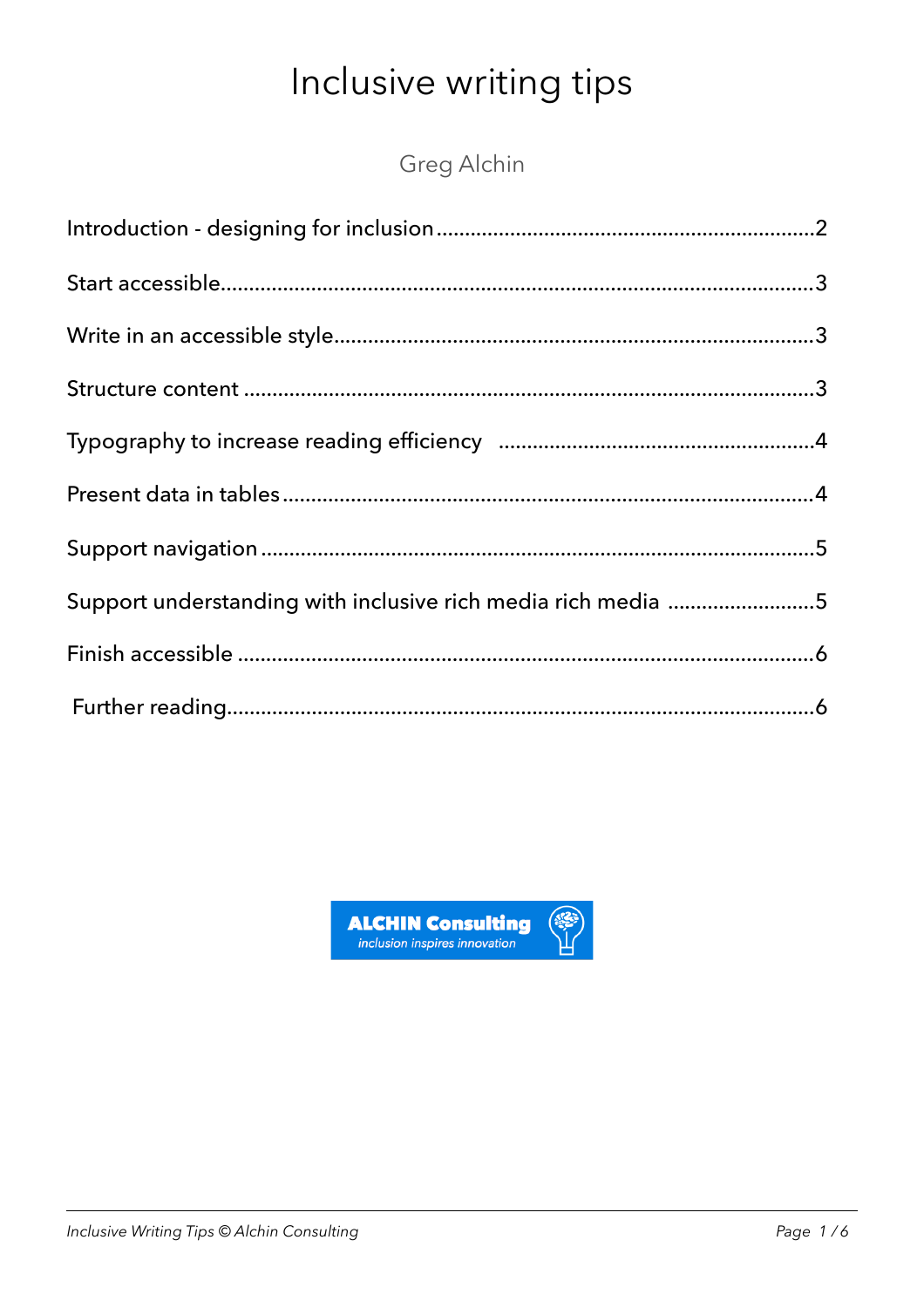#### <span id="page-1-0"></span>**Introduction - designing for inclusion**

We provide information to others to change how they think, feel and act. So when you create content, you want it to be engaging and useful to all of your audience. Beyond deciding *what* to say, the real decision is deciding *how* you will communicate it so that anyone can understand, interact with and respond to it. Poor choices and about how we design content can create unintentional and unnecessary barriers. Your design decisions will determine how usable and accessible your content is to your audience.

Eg: Increasing the whitespace between lines by adjusting the line spacing from 1.0 to 1.5 will increase reading efficiency (speed + comprehension) by 20 - 25%'

There is a wealth of research on how people interact with content on screen as well as the strategies to ensure that your content is usable and accessible to the widest possible audience. Much of this research has been incorporated by the World Wide Web Consortium (W3C) into a set of technology neutral guidelines and accompanying strategies to ensure that individuals and organisations can create accessible and usable content. The official name of these standards is the Web Content Accessibility Guidelines (WCAG 2.0). These guidelines can be applied to both web and non-web-based digital content.

What follows is a distillation of those guidelines into a set of simple strategies. Not only will you create better content but you will also meet your legislative requirements under the Disability Discrimination Act, Disability Standards for Education and Australian Teaching Standards.

regards

Greg Alchin - Digital Inclusion Specialist

E: [gregalchin@me.com](mailto:gregalchin@me.com) M: +61403273063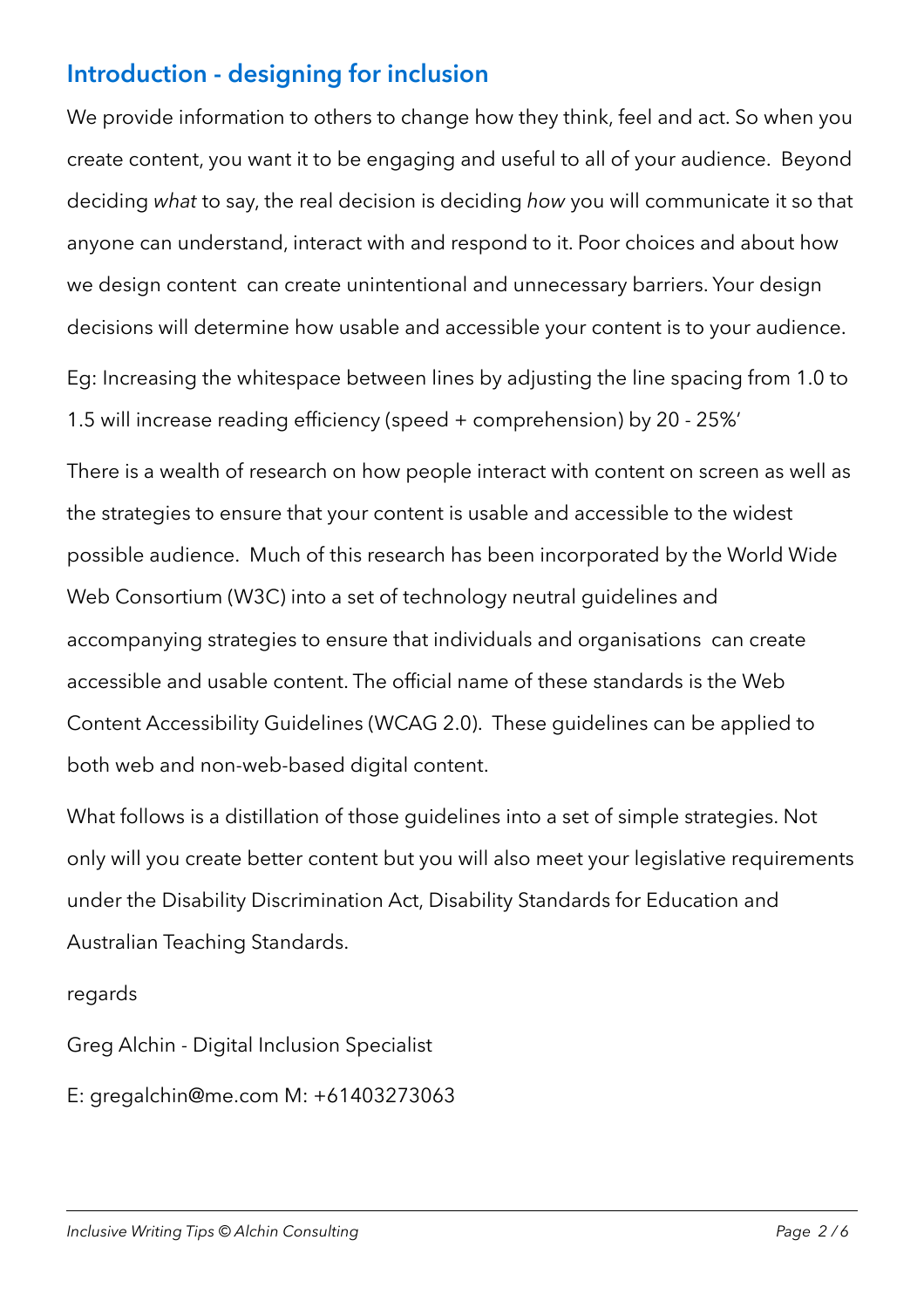# <span id="page-2-0"></span>**Start accessible**

• Create and use an accessible document template. that specifies the paragraph styles and document language.

#### <span id="page-2-1"></span>**Write in an accessible style**

- Write text that is clear and direct. Aim for a reading age of 12 yrs.
- Supplement text with graphics when this would help explain ideas, processes or concepts.
- Avoid using idioms, jargon or unusual words. If you cannot, explain or define these terms.
- Avoid using abbreviations. If you cannot, provide access to the expanded form.
- Do not write instructions that rely only on sensory characteristics such as shape, size, location, orientation, colour or sound.
- Provide a pronunciation of words when the meaning would otherwise be ambiguous.
- Avoid the use of repeated 'blank' characters.

#### <span id="page-2-2"></span>**Structure content**

- Chunk and organise your content with headings.
- Show the structure of your content by using the relevant heading styles / tags (Heading 1- Heading 4).



- Do not use text formatting, such as font size or bold to give the visual appearance of headings - use the actual heading (<h1> - <h6>) styles for all content headings as assistive technologies and other browsers rely upon this to determine sand communicate structure.
- Write headings that describe the topic or purpose of the content they label.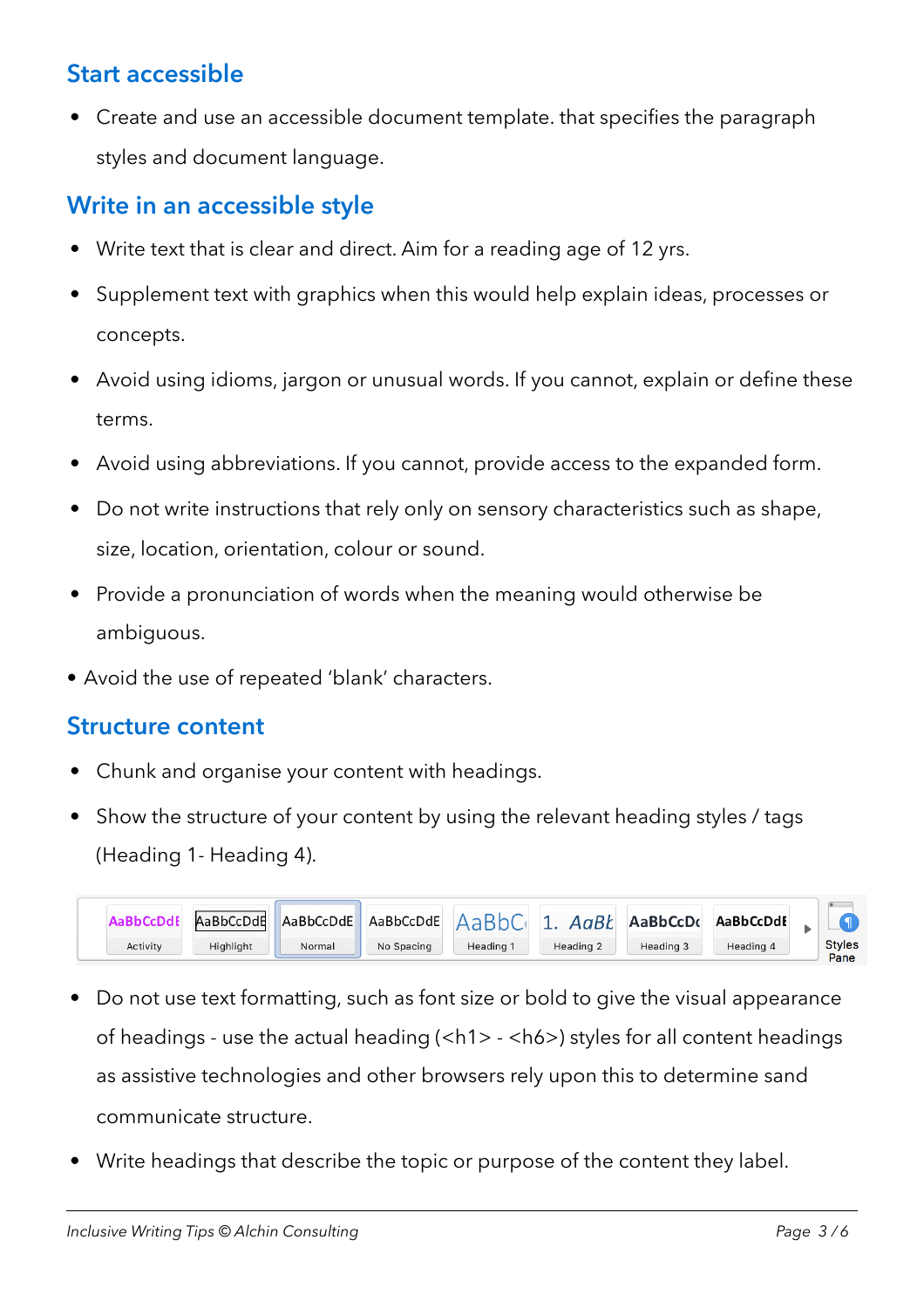- Use numbered lists (numerical or alphabetical) when the content items has a hierarchy.
- Use bulleted lists when the content items does not have a hierarchy.

# <span id="page-3-0"></span>**Typography to increase reading efficiency**

- Use standard Sans serif fonts (e.g., Arial, Calibri, Verdana) with clear spacing and easily recognised upper and lower case characters. Some serif fonts such as Cambria may be used as for headings
- Choose fonts with a tall lowercase 'x' height to improve readability. (e.g. Verdana)
- Ensure large text (over 18 point or 14 point bold) has a contrast ratio of at least 3:1.
- Include text as text unless a graphic is required for the visual presentation.
- Use font sizes between 12 and 18 points for body text. If the document is designed to be read on screen, make 14 point your normal paragraph size.
- Use fonts of normal (regular) weight, rather than bold or light weight fonts. If you do choose to use bold fonts for emphasis, use them sparingly.
- Avoid large amounts of text set all in caps, italic or underlined as this decreases reading speed and comprehension.
- Use normal or expanded character spacing, rather than condensed spacing.
- Use a line spacing of a minimum of 1.3 preferably 1.5
- Avoid animated or scrolling text.

#### <span id="page-3-1"></span>**Present data in tables**

- Use tables for tabular data and not for layout. Don't use blank cells for formatting.
- Ensure data tables maintain a regular structure and include a header row.
- Add a bookmark in the header row. Ensure it has an appropriate and unique name.
- Add captions and summaries to data tables to enhance understanding.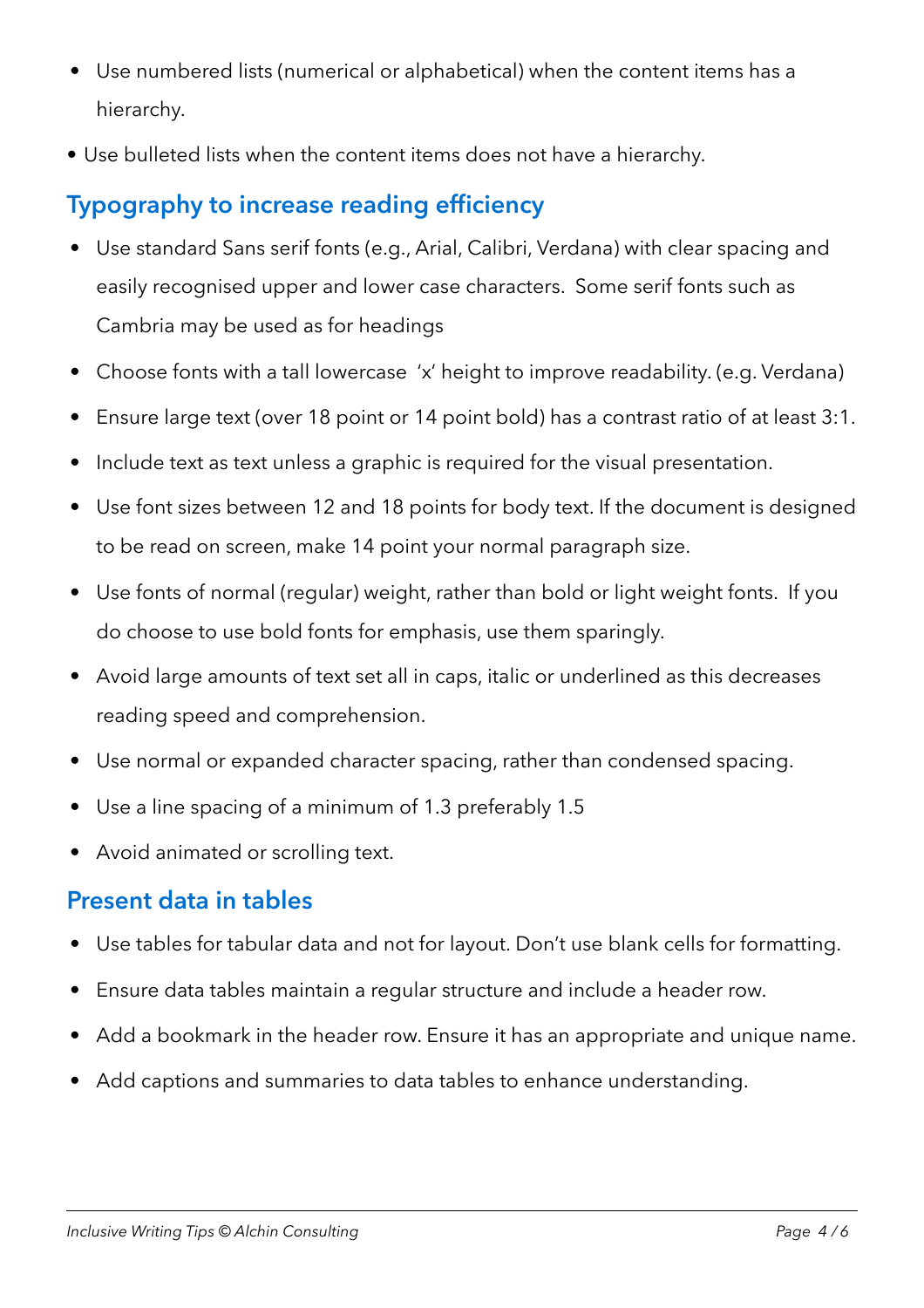#### <span id="page-4-0"></span>**Support navigation**

- Write page titles that clearly describe the topic or purpose of the page
- Ensure links can be readily distinguished from the surrounding text.
- Ensure link text makes sense on its own by making the purpose of each link understood from the link text itself.
- Avoid "click here" in link text and other ambiguous links, such as "more" or "continue", can also be confusing.
- Avoid using the same text for links that go to different locations.
- Do not use a URL as the link text put it in context.
- Provide bookmarks for long documents.
- Include the file type and size in the link text if it doesn't link to a web page. eg: learning strategies (.pdf 355kB).
- If you are include icons make sure their meaning is explained, they are clearly perceived and used consistently.

#### <span id="page-4-1"></span>**Support understanding with inclusive rich media rich media**

Rich media can be images, charts, audio, video.

- Provide appropriate text alternatives for any non-text content such as graphics.
- Ensure text and images of text have a contrast ratio of at least 4.5:1.
- Avoid "floating" elements. All images and other objects are positioned inline with text.
- Do not rely on shape, size, or visual location, sound or colour for instructions.
- Do not rely on colour alone to convey information or distinguish visual elements.
- Ensure labels for form and interactive controls are informative and avoid duplication.
- Closed captions are included for inserted audio and video.